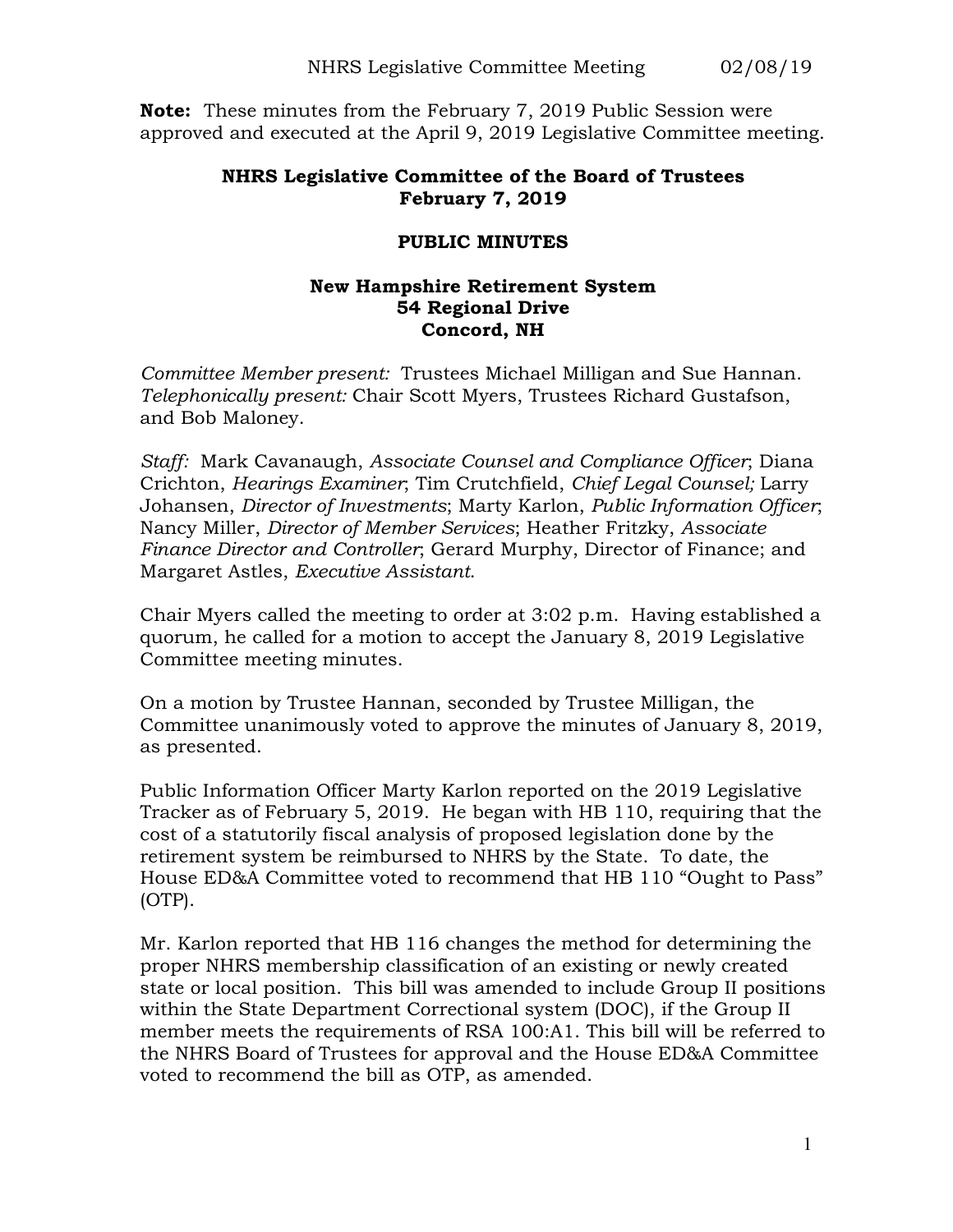Mr. Karlon reported that HB 418 was amended, and it modifies the "grandfathering" provision for retirees working part-time for the same NHRS participating employers on January 1, 2019. The House ED&A Committee voted to recommend the bill as OTP, as amended, and is scheduled for Executive Session review next week.

HB 468 reclassifies perfect attendance stipends paid to teachers and school employees as earnable compensation for NHRS. Attached to this bill is a 10-year retroactive clause, which has given some members of the ED&A Committee pause, and for NHRS to express their administrative concerns over employers having to look back 10 years to assess the figures. There has been no public action on this bill to date.

Mr. Karlon noted that HB 497 requires the state to pay 15 percent of employer contributions for teachers, police officers and firefighters only, employed by political subdivisions, beginning in the fiscal year 2020. This bill has moved out of the House ED&A Committee as OTP and go to the full House. If the bill passes, it will go to Finance as a second committee. As a fiscal note, Mr. Karlon explained that the cost to the State at 15% of the covered payroll would begin at 41 million the first year and increase by 3.25% each year based on assumptions.

HB 616 grants a 1.5% cost of living adjustment (COLA) to retirees who retired on or before July 1, 2014, or any beneficiary of such member who is receiving a pension benefit. An Executive Session is scheduled for next week with the House ED&A Committee and all who testified were in support of HB 616. The COLA would take effect on the retired member's first anniversary date occurring after July 1, 2020.

Mr. Karlon reported on HB 629, establishes a defined contribution state retirement plan for new members of NHRS, who begin service on or after July 1, 2019. This bill will go to Executive Session next week. He noted that there has been a less than tepid reaction to this bill and it is unlikely to not make it out of Committee.

Reporting on HB 675, Mr. Karlon noted this is a NHRS bill headed for Executive Session next week. This bill modifies the cost calculation methodologies for the purchase of service credit in the retirement system for active service in the armed forces prior to NHRS membership and in cases of employer enrollment oversight. He was hopeful this bill would advance out of the ED&A Committee.

Mr. Karlon reported that HB 720 is another working after retirement bill. It allows a retired faculty member of the community college system to have part-time employment prior to 28 days after retirement. This bill was sent to a sub-committee of three, who voted unanimously to recommend to the